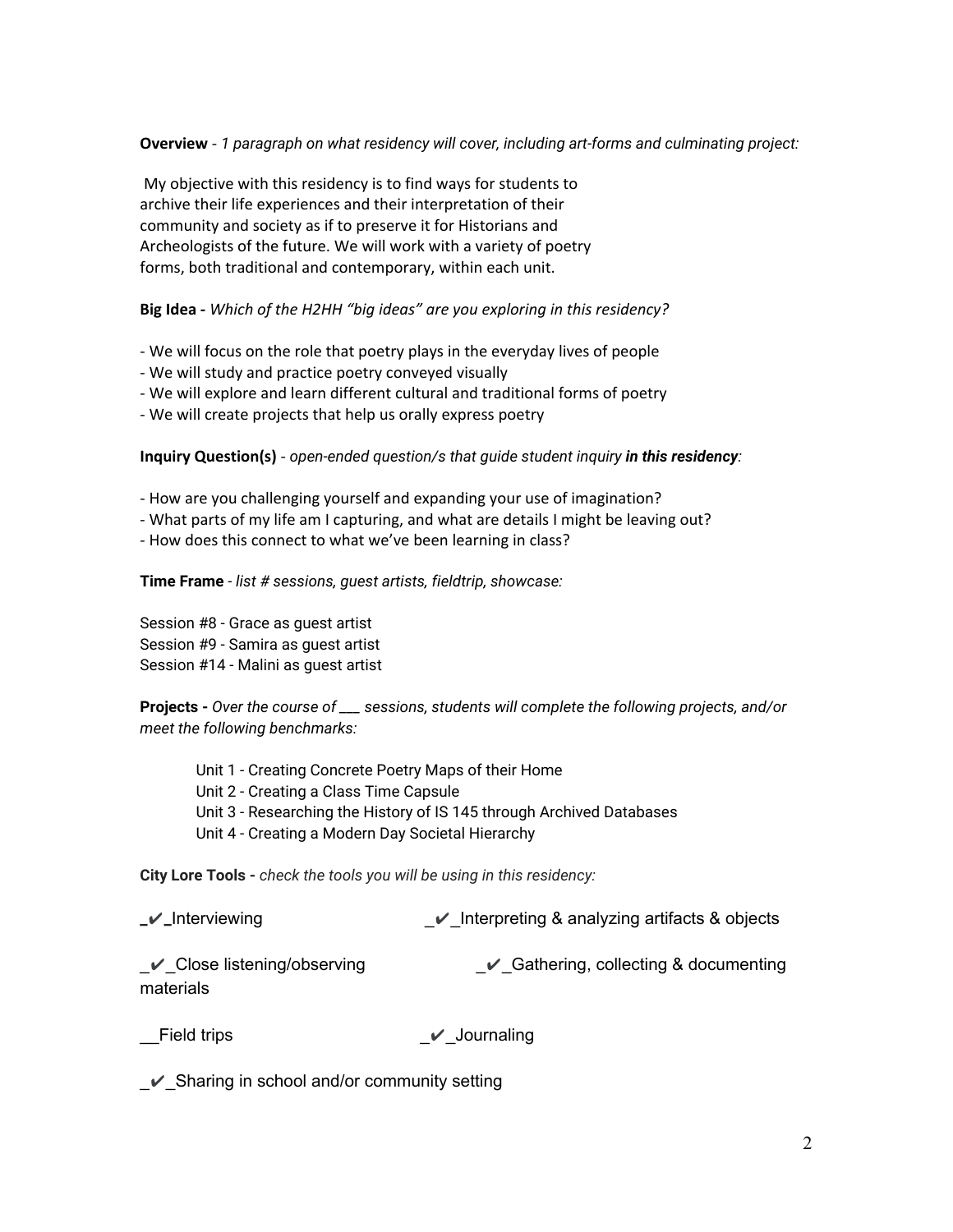## **INSTRUCTIONAL PLAN**

| #                                      | Date                                      | <b>Lesson Title</b>                                    | <b>Content and/or Skill</b>                 | <b>Journal Prompt and/or Assignment</b>                                                                     | <b>Project or</b><br><b>Benchmark</b><br>(from below)   |
|----------------------------------------|-------------------------------------------|--------------------------------------------------------|---------------------------------------------|-------------------------------------------------------------------------------------------------------------|---------------------------------------------------------|
|                                        |                                           | Unit 1: Geography in my Home                           |                                             |                                                                                                             |                                                         |
| 1                                      | 10/11                                     | <b>Mapping My Home</b>                                 | Collaborating, Drawing                      | How do items in your room feel?<br>Create a map of your home.                                               |                                                         |
| 2                                      | 10/18                                     | <b>Couplet Markings</b>                                | Couplets,<br>Personification                | How would items in your living room feel?<br>Write couplets about 'landmarks' in your<br>home               |                                                         |
| 3                                      | 10/25                                     | A Bigger House                                         | Drawing, Concrete<br>Poetry                 | When was the last time you laughed with<br>family?                                                          | A concrete poem<br>of their home                        |
| 4                                      | 11/01                                     | Walking with my<br>Words                               | Concrete Poetry,<br>Editing                 | Create a map in your home using your<br>couplets from Session #2                                            | Concrete Home<br><b>Project Complete</b>                |
|                                        | Unit 2: Early Civilizations in the Cosmos |                                                        |                                             |                                                                                                             |                                                         |
| 5                                      | 01/03                                     | Dear High School<br>Me                                 | Participation, Initiative                   | Give yourself advice for High School. Bring<br>an item from home for time capsule.                          |                                                         |
| 6                                      | 01/10                                     | I'm a Fossil                                           | Epistles                                    | If things in the sky could talk, what would they<br>say?<br>Write a letter to future historians about 2019. | personal items<br>are to be placed<br>into time capsule |
| 7                                      | 01/17                                     | Sacred                                                 | Collaboration, Cento<br>Poetry              | Why is your item important to you?                                                                          | A poem to place<br>into time capsule                    |
| 8                                      | 01/24                                     | The Big Day<br>(With Grace)                            | Oral Performance,<br><b>Vocal Exercises</b> | (Grace leads vocal exercises)<br>Items and poems are closed into capsule                                    | Time capsule<br>completed                               |
| Unit 3: The Golden Age in my Community |                                           |                                                        |                                             |                                                                                                             |                                                         |
| 9                                      | 03/06                                     | <b>Auditorium Murals</b><br><b>Designing Questions</b> | Teamwork,<br>Participation                  | What would you like to learn about your<br>school? How would you like to present<br>your research?          |                                                         |
| 10                                     | 03/20                                     | <b>Faculty Panelists</b>                               | Interviewing,<br>conversational skills      | How has your school changed throughout<br>the years? What differences do you like/<br>dislike?              | <b>Students</b><br>Interview panel<br>of teachers       |
| 11                                     | 03/27                                     | <b>Time Traveling</b>                                  | Research, collaboration                     | Gather research from archived school<br>yearbooks                                                           |                                                         |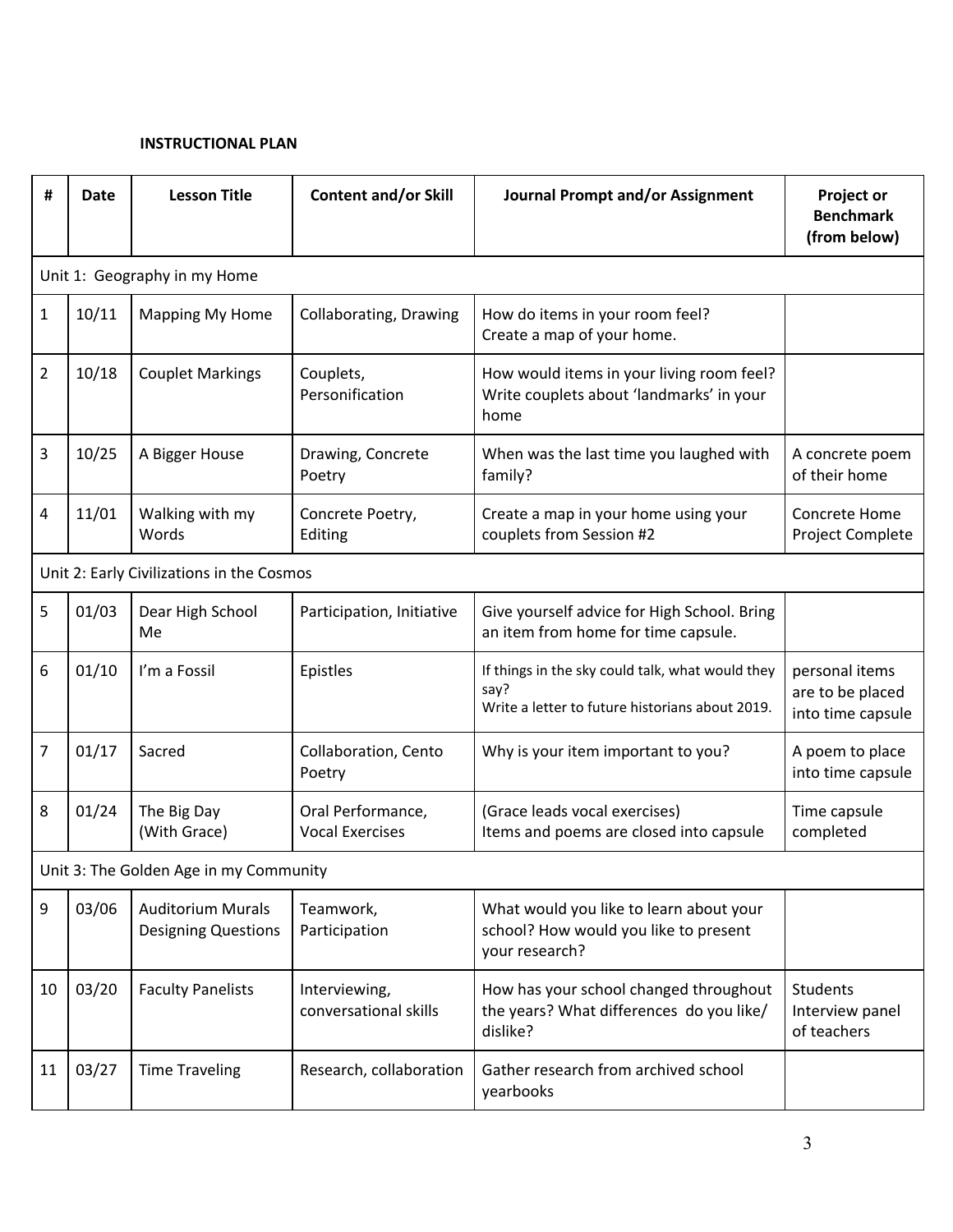|    | Unit 4: CWIPS (Cultural Diffusion, Wealth, Invasions, and Power in Society) |                              |                              |                                                                                                                |                                             |
|----|-----------------------------------------------------------------------------|------------------------------|------------------------------|----------------------------------------------------------------------------------------------------------------|---------------------------------------------|
| 12 | 4/24                                                                        | The Ladder                   | Nonet Poetry, Persona        | Play character game and have discussion<br>about societal labels<br>Nonet Poem about how to succeed in NYC     |                                             |
| 13 | 05/01                                                                       | The Protest<br>(With Malini) | <b>Chant Poetry</b>          | Write about the last time someone was<br>angry at home. Create Chant Poetry<br>about issues in today's society | Develop Stage<br>Presence and<br>confidence |
| 14 | 05/08                                                                       | NYC Hierarchy                | Couplet,<br>Characterization | Write Couplets describing people in our<br>society.                                                            | Create Hierarchy<br>of couplets             |
| 15 | 05/15                                                                       | PreFesitval Prep<br>Day 1    | Performance,<br>Presentation | Reviewing, editing, finalizing work from<br>across the year; deciding what each<br>student wants to present.   |                                             |
| 16 | 05/22<br>(<br>05/29                                                         | PreFestival Prep<br>Day 2    | Performance,<br>Presentation | Finalizing presentation decisions,<br>practicing mock presentation                                             | Prepared for<br>Preparation day             |

**Art Learning Objectives** - *Identify 2-3 areas that your residency touches on from the* NYC DOE Blueprint for the Arts, *and explain why***:**

| NYC DOE Blueprint for the Arts strands:   | How does your residency address this?                        |
|-------------------------------------------|--------------------------------------------------------------|
| Art-making/creating                       | Writing Poetry, Creating Visual Art                          |
| Arts literacy                             | Poetry Vocabulary                                            |
| Making connections between forms/cultures | Connecting in-class lessons with traditional<br>poetry forms |
| Careers in the arts                       | Public Speaking Skills, Self Advocating, Social<br>Awareness |
| Drawing on community resources            | Interviewing faculty and researching school<br>archives      |

# **Vocabulary specific to your art form and/or culture you are studying:**

| Vocabulary:    | <b>Definition:</b>                              |
|----------------|-------------------------------------------------|
| Couplet Poetry | lines are written in pairs, can or cannot rhyme |